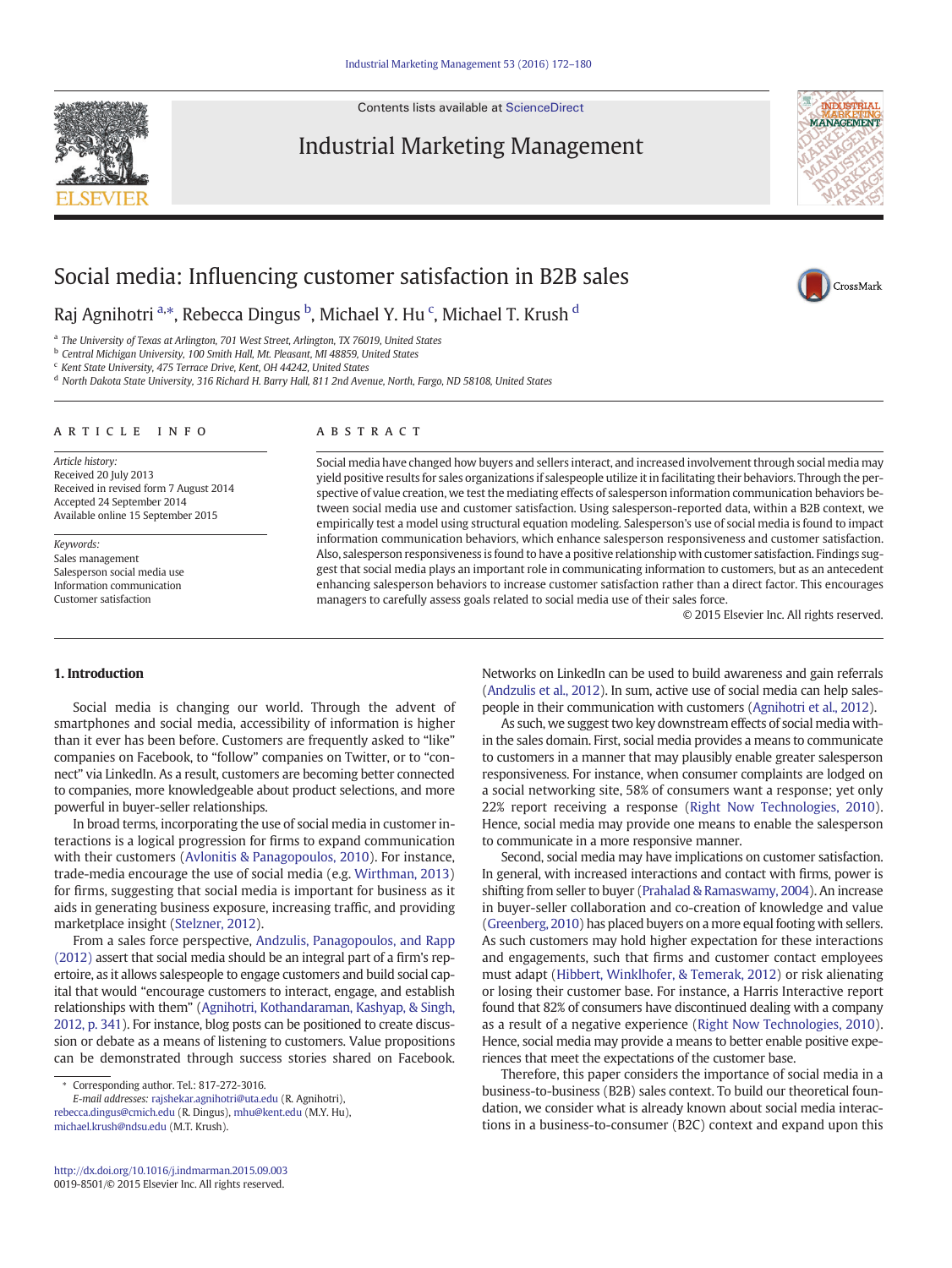in the B2B realm. Broadly, we ask whether social media positively impacts customer satisfaction within the B2B domain. Many papers call for research in this area (e.g., [Trainor, 2012; Agnihotri et al., 2012;](#page-8-0) [Andzulis et al., 2012](#page-8-0)), but our examination of the literature did not yield research in this area.

To consider the effects of social media on customer satisfaction, we consider the sales relationship more holistically. The work of [Agnihotri](#page-7-0) [et al. \(2012\)](#page-7-0) provides a framework for salesperson social media use, investigating how social media helps salespeople to maximize customer value. Further, the literature notes that social media encompasses an array of technology; and the use of technology often enables information communication between the buyer and seller within the sales relationship ([Agnihotri, Rapp, & Trainor, 2009\)](#page-7-0). Extending this research stream, this article bridges the gap to better understand the links from salespeople's social media as a means to express communication that enables responsiveness and customer satisfaction, as perceived by salespeople.

Hence, our research fulfills a specific research gap. To date, academic research has yet to explore how customer satisfaction is affected by the implementation of social media in B2B sales relationships. Further, we have little understanding of the factors and the pathway which provide a successful route for social media to deliver customer satisfaction. As such, this paper's research objective is to build upon the information communication literature and recent scholarly advances in the area of social media use within industrial selling, to develop and empirically test a model relating salespeople's social media use to customer satisfaction. To foreshadow the results, we find that salespeople using social media technology can enhance customer satisfaction; however, it is essential that salespeople use social media as a means to effectively communicate information. This communication enables greater responsiveness and satisfaction. The findings of this paper provide a springboard for additional research, and the practical implications are many.

#### 2. Theoretical background

#### 2.1. Information communication between buyer and seller

To develop our conceptual model, we align with the literature on information communication within sales and business relationships with the literature on sales technology. The first link in our conceptual model relates information communication with customer satisfaction and information communication to salesperson responsiveness.

The literature surrounding relationship marketing emphasizes the significance of communication between buyer and seller to solidify the relationship within the exchange process ([Morgan & Hunt, 1994](#page-7-0)). Communication, as posited by relational marketing scholars, can be described as the "information shared between exchange partners" ([Palmatier,](#page-7-0) [Dant, Grewal, & Evans, 2006, p. 138\)](#page-7-0). Specifically, in the industrial selling context, researchers have highlighted the importance of information communication by the salesperson as a key contributor to customers' positive experiences. For example, [Ahearne, Jelinek, and Jones \(2007\)](#page-7-0) consider information communication as one of the behaviors that salespeople can use to improve customer satisfaction and trust, even after a purchase has been made. Similarly, [Agnihotri et al. \(2009\)](#page-7-0) argue that during the sales process, "information communication can provide not only a ground for a winning proposition but also customer satisfaction" (p. 481).

[Jones, Brown, Zoltners, and Weitz \(2005\)](#page-7-0) acknowledge the heightening expectations of buyers. Buyers have an increasingly higher level of expectations for the salesperson to be alert and sensitive to the customers' needs. Salespeople have a need to focus on providing vital information in a quick and responsive manner, as industrial customers are often compelled to make competent business decisions in a swift manner.

Customers utilize their market relationships [\(Anderson & Dubinsky,](#page-7-0) [2004](#page-7-0)) in a similar manner as salespersons to enable "an effective and efficient means of obtaining information" [\(Crosby, Evans, & Coles, 1990,](#page-7-0) p. 77). The salesperson's level of information communication can provide the customer with a responsive source of knowledge that is often required when purchasing a complex product or solution. Salespeople providing this information may be able to yield greater response timeliness and improve customer satisfaction. Hence, we suggest that a strong basis exists to theoretically link information communication to both customer satisfaction and to responsiveness.

### 2.2. Information technology

In a parallel stream that considers the influence of technology on information communication, marketing scholars argue that salespeople should be aware of the emerging technology tools that can enable the exchange process to become more efficient and effective ([Marshall,](#page-7-0) [Moncrief, Rudd, & Lee, 2012; Rodriguez, Peterson, & Krishnan, 2012](#page-7-0)). The literature (e.g., [Hunter & Perreault, 2007\)](#page-7-0) has supported the use of sales technology within a sales force as it enhances the information communication process.

In terms of technology pertinent to the sales field, extant research acknowledges the evolution of customer relationship management (CRM) and its shift to include social media as a way to increase relationships with the term social CRM. Social CRM incorporates the use of the latest technology (here, social media) as a way of going beyond the traditional role of technology, such that it also raises customer involvement [\(Trainor, 2012](#page-8-0)).

For our paper, we utilize the salesperson's use of social media as the precursor to information technology. The use of social media as defined by [Agnihotri et al. \(2012\)](#page-7-0) is described as "any social interactionenhancing technology that can be deployed by sales professionals to generate content (e.g., blogs, microblogs, wikis) and develop networks (e.g., social networks, online communities)" (p. 334). Aligning our description with the sales technology literature, in a broad sense, "salesperson social media use" can be defined as a salesperson's utilization and integration of social media technology to perform his or her job [\(Ahearne, Jelinek, & Rapp, 2005; Rapp, Agnihotri, & Forbes, 2008\)](#page-7-0). In this sense, social media operates as a technology that the sales force can use to build networks and better communicate information.

Social media introduces a 'new avenue' for two-way communication and creates 'possibilities' for more positive interactions between buyers and sellers if used properly. By extending sales interactions in a way that welcomes two-way communication, non-selling activities and relationship components such as prospecting and after-sales follow-ups are encouraged through the use of social media. This makes it easier for potential customers to ask questions or express needs while also making it more natural for salespeople to uncover additional selling opportunities, track customer activity, and communicate success stories [\(Andzulis et al., 2012\)](#page-7-0).

The literature also highlights the importance of the link between the salesperson's use of social media and information communication. The literature has argued that the use of technology within the sales force "represents only a necessary, but not sufficient, criterion for performance" and "it is important to note that the mediating role of the manner of use is equally vital" [\(Sundaram, Schwarz, Jones, & Chin, 2007,](#page-8-0) [p. 104](#page-8-0)). For instance, [Hunter and Perreault \(2007\)](#page-7-0) posit that sharing market knowledge will mediate the impact of sales technology and performance outcomes. Conclusively, one must be mindful of salesperson behaviors and other goals of social media interactions when examining customer satisfaction.

Information communication is one of the key behaviors that must be maintained in order for customers to be satisfied. [Jones et al. \(2005\)](#page-7-0) acknowledge this issue of heightening expectations of buyers, growing amounts of information that salespeople have, and the difficulty that salespeople may experience when trying to focus on providing vital information. Salespeople providing this information can extend relationships and improve customer satisfaction. Customers have a high level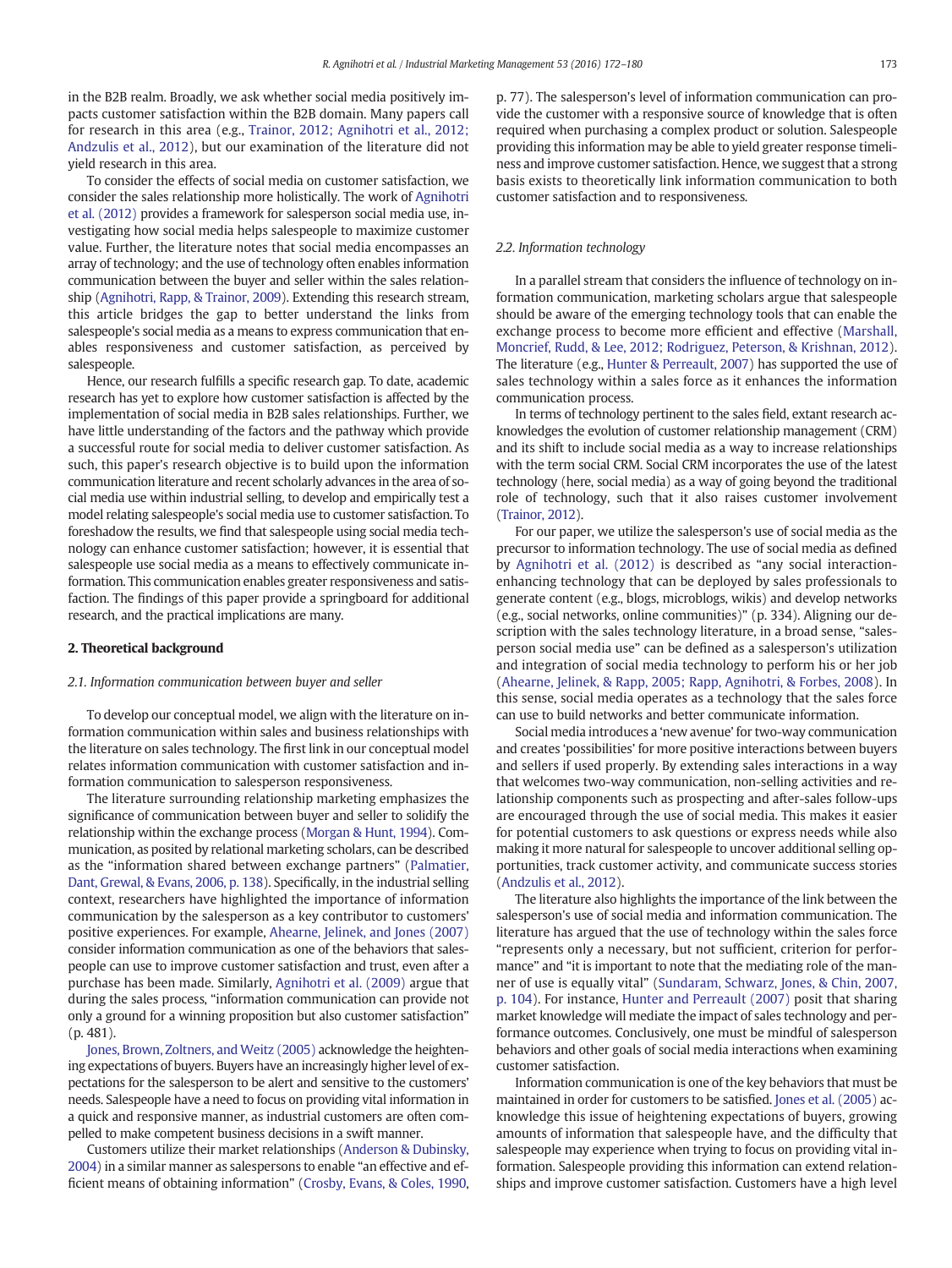of expectation for responses, so we expect response timeliness to be essential when securing customer satisfaction.

### 3. Model development

In this article we build on the existing work regarding salespeople's social media use, with consideration of information communication, to identify the impact on salesperson-perceived value (i.e., customer satisfaction) and customer-perceived value (i.e, salesperson responsiveness). We focus specifically on (1) the influence of salesperson's social media usage on salesperson information communication, (2) the mediating role of information communication between social media use and customer satisfaction, and (3) the impact that salesperson responsiveness has on customer satisfaction.

The proposed model, shown in Fig. 1, provides a set of hypothesized relationships. Specifically, the model proposes that a salesperson's use of social media will have a positive effect on information communication, which will, in turn, lead to improved customer satisfaction with the salesperson. Also, we propose that information communication will be positively related to responsiveness, which impacts customer satisfaction. In the following sections, hypotheses are developed to portray the suggested relationships among constructs.

### 3.1. Social media use and information communication

Our first hypothesis posits a relationship between the use of social media and information communication. [Agnihotri et al. \(2009\)](#page-7-0) demonstrate that using sales technology has a positive effect on information communication ability. Information communication is a critical behavior where "salespeople provide customers with product-relevant information in a timely, clear and concise manner and tailor their presentations to fit customers' needs" (p. 478).

Similarly, [Ahearne et al. \(2007\)](#page-7-0) define information communication as "regularly relaying product information to the customer in a clear and concise manner," emphasizing that this communication must continue through the entire sales process (p. 605). As the newest type of communication used in sales relationships, social media extends the

ability to which salespeople can serve their buyers. [Andzulis et al.](#page-7-0) [\(2012\)](#page-7-0) provide a comprehensive listing of social media's potential roles in the sales process. To name a few, companies can gather knowledge through field-specific LinkedIn groups, establish credibility by building the brand across networks, present information through videos posted to a YouTube channel, or use Facebook pages to drive clients to sales channels.

The communication between salespeople and their customers remains a vital aspect of buyer-seller relationships ([Dwyer, Schurr, & Oh,](#page-7-0) [1987](#page-7-0)). Over the years, however, increased use of technology has changed how information is shared. As both sides of sales relationships—buyers and sellers alike—are filled by younger generations, the impact, expectation, and use of social media is becoming much more prominent [\(Marshall et al., 2012](#page-7-0)).

One of the most important aspects of the sales process is a salesperson's ability to effectively communicate information. Even if salespeople have the correct and necessary knowledge, customers will not be satisfied with their interaction if the information is not communicated accurately or clearly. With a wide variety of communication options and constant availability, social media offers great possibilities for salespeople to enhance their overall information communication with customers. We expect that, if salespeople integrate the use of social media into their work routine, the convenience of this medium provides an environment where salespeople will value information exchange with their buyers. Given this, we expect that a salesperson's use of social media will be beneficial to communications.

Hypothesis 1. A salesperson's use of social media will positively influence information communication.

#### 3.2 Customer satisfaction

Despite the acceptance of social media as a business topic and the long history of research on customer satisfaction, a relationship linking salesperson social media use and customer satisfaction has not yet been empirically tested in the literature. Our model hypothesizes that



Fig. 1. Conceptual model.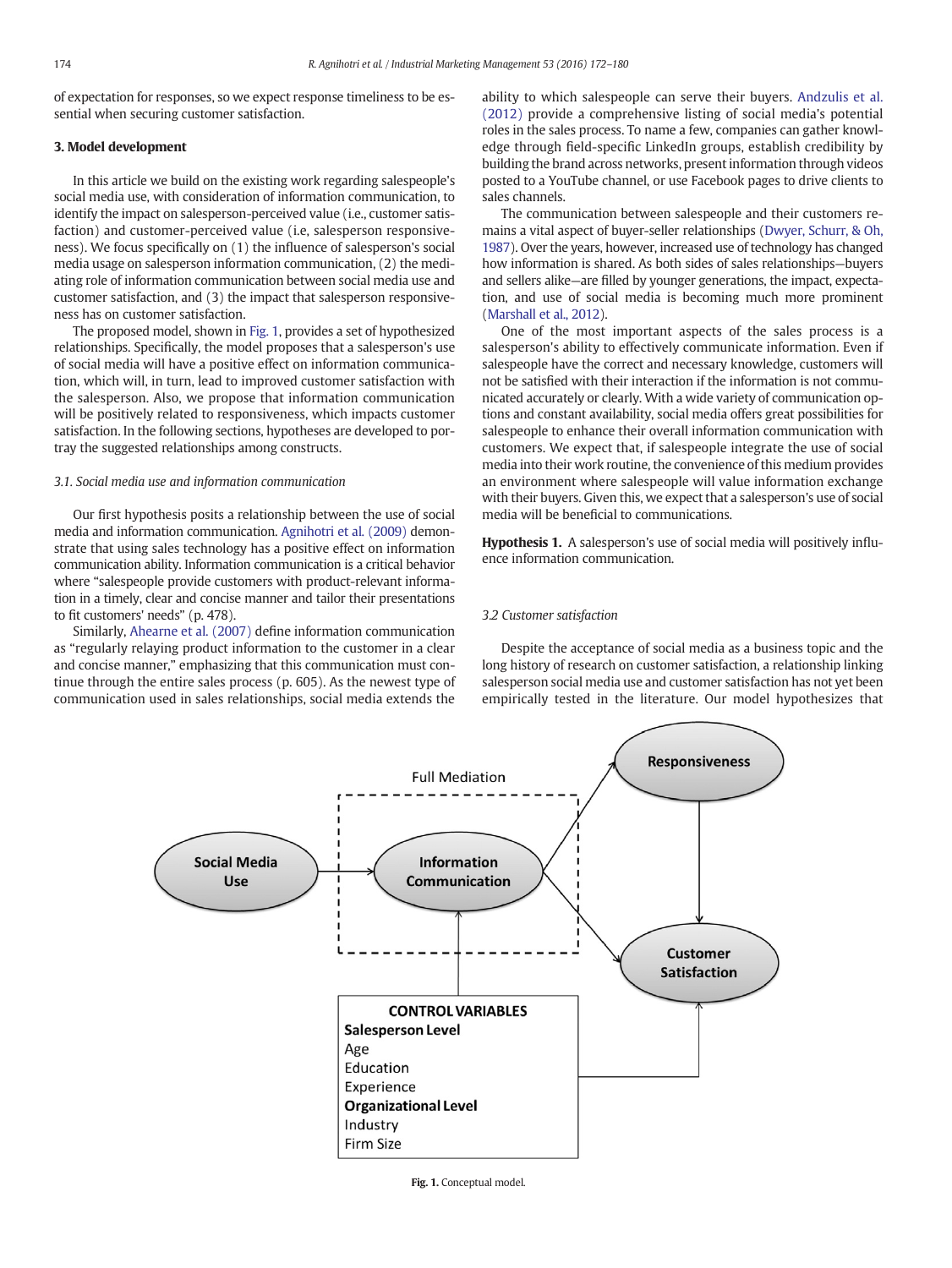information communication plays a linking role between these two constructs. Customer satisfaction is essential for consideration because it refers to the "final satisfaction" for a customer [\(Grewal & Sharma,](#page-7-0) [1991, p. 14\)](#page-7-0) and is being influenced throughout the entire sales process, from pre-purchase product expectations to post-purchase resolution of complaints. At each of these stages, customer satisfaction depends on the confirmation of expectations ([Eggart & Ulaga, 2002\)](#page-7-0). Since social media is continuously available to link buyers and sellers, the interactions occurring through this technology are likely to influence a salesperson's communication with customers. Thus, it is imperative that precise information is relayed through the most appropriate mechanism. To accomplish this, salespeople must be able to communicate new information and to correctly judge what information will be most useful to the customer.

The role of information communication between salesperson expertise and customer satisfaction has previously been established in the literature by [Agnihotri et al. \(2009\)](#page-7-0). Their study considers salesperson knowledge and use of technology, and posits the rationale that, given a high amount of salesperson expertise and technology utilization, customer satisfaction depends on information communication. Buyers rely on salespeople to communicate information that is both accurate and relevant, which then becomes the primary basis for their satisfaction. While [Agnihotri et al. \(2009\)](#page-7-0) have already established that salespeople's information communication has a positive effect on customer satisfaction, we aim to replicate this proposition given its role between social media use and customer satisfaction in our model.

Hypothesis 2. A salesperson's information communication will positively influence customers' satisfaction with the salesperson.

#### 3.3 Salesperson responsiveness

[Ahearne et al. \(2007\)](#page-7-0) link responsiveness with reliability, by identifying salespeople who are "promptly returning phone calls, following up on commitments, fulfilling customer requests, and remaining available when needed" (p. 605). However, for salespeople to get the opportunities where customers are asking questions and supplying requests, information communication practices need to be in place. Marketing scholars argue that although information sharing is critical to the success of marketing channels' relationships, "it is not an end in itself"; instead, "it provides a tool to be used to deliver enhanced value to customers" [\(Stank,](#page-8-0) [Daugherty, & Ellinger, 1996](#page-8-0), p. 43). Moreover, [Stank et al. \(1996\)](#page-8-0) posit that information communication will not only have a positive impact on a service provider's performance as perceived by the customer, but it will also have a positive influence on a service provider's responsiveness.

With the availability of social media, sales organizations are able to use "pull" strategies [\(Rodriguez et al., 2012](#page-8-0)) such that information is often requested by customers and prospects through online conversations. Social media creates a new way for customers to connect with the sales force and allows for conversations with useful content. Use of social media for transaction-specific information communication paves the way for customers to be more in-touch with their salespeople. Salespeople who perform information communication behaviors will feel vested and will act efficiently in responding to customers' requests. With increased communication comes a sense of connection where buyers feel encouraged to ask questions or make special requests. When they do, they expect that salespeople will provide prompt support.

Hypothesis 3. A salesperson's information communication will positively influence responsiveness.

Customers' happiness often results from interactions with their salespeople. If the salesperson's behaviors are aligned with the buyer's expectations, the buyer is likely to be more satisfied. For instance, a responsive salesperson provides swift replies and answers to customers' needs. The literature notes that resolving customer issues, reacting to emerging needs, and bringing to completion commitments enable greater customer satisfaction [\(Sharma, 1997\)](#page-8-0). Customers expect responses from their salespeople when contact is initiated. If buyers feel that a salesperson is too busy for them, they may consider other options.

The impact of responsiveness on customer satisfaction is consistently found in a range of sales contexts. For instance, the study of a retail (B2C) store environment by [Naylor and Frank \(2000\)](#page-7-0) found that consumers have much higher perceptions of salespeople when they are more responsive. Similarly, responsiveness is considered a critical element of service performance and leads to satisfaction [\(Amyx &](#page-7-0) [Bhuian, 2009\)](#page-7-0); also, responsiveness serves as a critical salesperson service behaviors that impact satisfaction [\(Ahearne et al., 2007](#page-7-0)). In summary, a salesperson's responsiveness appears to be a crucial driver of customer satisfaction. As such, we purport a positive relationship between responsiveness and customer satisfaction.

Hypothesis 4. A salesperson's responsiveness to customers will positively influence customers' satisfaction with the salesperson.

#### 4 Methods

## 4.1 Data sample

The sample was drawn from a large group of sales professionals involved in B2B industrial selling. We drew a list of companies and salespeople connected to a reputable sales center in a mid-size state university. Apart from undergraduate sales education, this sales center offers coaching and training programs for industrial sales professionals and, therefore, maintains a database of salespeople. An e-mail containing a link to the survey was sent to 1238 sales professionals, of whom 149 responded (12% response rate). Of the 149 responses, 111 responses were complete and usable. Sales professionals were made aware that the research was being conducted for scholarly purposes. The survey respondents represented a large range of diverse companies and industries (please see [Table 1](#page-4-0) for sample characteristics).

#### 4.2 Measures

For the current study, we utilized previously validated measures from the literature. All scales used a five-point Likert format, where the anchor of 1 indicates "strongly disagree" and 5 indicates "strongly agree," and were adapted from the literature (see [Appendix A\)](#page-7-0).

Social media use was self-assessed by each sales representative. We acknowledge that responding salespeople will have varied approaches to social media, so we allow them to respond relative to their own, self-interpreted use of social media. Respondents were told to consider the use of social media as their utilization of commonly available social media platforms (e.g., Facebook, Twitter, LinkedIn, YouTube, and Chatter). Each sales professional's use of social media on the job was measured based on a three-item scale (e.g., I am using all capabilities of social media in the best fashion to help me on the job). Given that the sales literature does not offer any valid scales for social media use, scale items were adapted in part from the technology usage scale of [Agnihotri et al. \(2009\)](#page-7-0) and demonstrated high reliability ( $\alpha = .86$ ).

Information communication was operationalized as communication of applicable and appropriate information (e.g., I always present information to the customer in a clear and concise manner). A salesperson's communication of information about the product was assessed using a three-item scale ( $\alpha = .75$ ) from [Ahearne, Gruen, and Jarvis \(1999\)](#page-7-0). Customer satisfaction was assessed using a three-item scale (e.g., Overall, I feel that my customers are satisfied with my performance) with strong reliability ( $\alpha = .85$ ) that captured salespeople's perception of how pleased their customers are ([James, Demaree, & Wolf, 1984\)](#page-7-0). Responsiveness was measured by a three-item scale (e.g., I am never too busy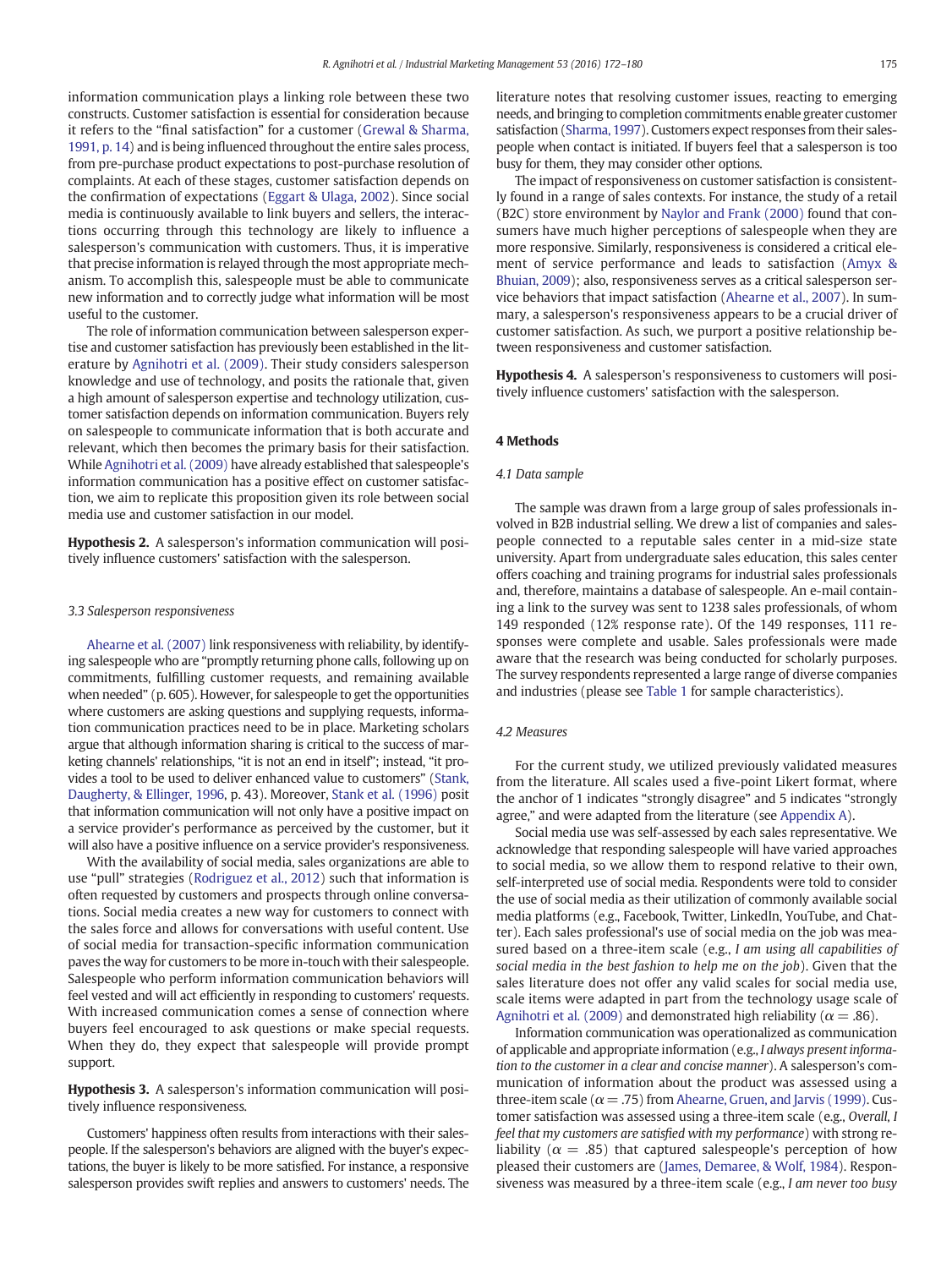<span id="page-4-0"></span>

| 176 | R. Agnihotri et al. / Industrial Marketing Management 53 (2016) 172-180 |  |
|-----|-------------------------------------------------------------------------|--|
|-----|-------------------------------------------------------------------------|--|

#### Table 1 Sample characteristics.

| B2B industrial sector representation (frequency) |                |
|--------------------------------------------------|----------------|
| Service                                          | 53             |
| Technology                                       | 14             |
| Financial                                        | 13             |
| Basic materials                                  | 10             |
| Retail                                           | 8              |
| Healthcare                                       | 5              |
| Consumer goods                                   | $\overline{4}$ |
| Manufacturing                                    | 3              |
| Wholesale                                        | 1              |
|                                                  |                |
| Respondent demographics (percentages)            |                |
| Age range                                        | 7.2%           |
| $20-25$ years                                    | 10.8           |
| $26-30$ years                                    | 13.5           |
| $31-35$ years                                    | 11.7           |
| $36-40$ years                                    | 9.0            |
| $41-45$ years                                    | 9.8            |
| $46-50$ years                                    | 27.9           |
| 51 years and over                                |                |
| Experience                                       | 17.1%          |
| 1 to 5 years                                     | 16.2           |
| 6 to 10 years                                    |                |
| 11 to 15 years                                   | 18.0<br>16.2   |
| 16 to 20 years                                   |                |
| 21 to 25 years                                   | 11.7           |
| 26 and above                                     | 20.7           |
| Highest education level attained                 |                |
| High school graduate                             | 2.7%           |
| Associate degree                                 | 5.4            |
| Bachelor degree                                  | 53.2           |
| Master degree                                    | 34.2           |
| Doctoral degree                                  | 4.5            |
| Total number of respondents                      | 111            |

to respond to special requests) adapted from [Ahearne et al. \(2007\)](#page-7-0) ( $\alpha$  = .72).

To reduce the potential for other variables to impact information communication and customer satisfaction, we controlled for five variables pertaining to the individual, such as age, education, and sales experience; and two variables pertaining to the organization, including firm size and industry.<sup>1</sup> Control variables have been introduced into the model to reduce variability in the model's dependent measures. As a result, the sample becomes more homogeneous, which leads to greater precision in estimation. Our decision to include these control variables within the framework of performance is based on the previous sales literature [\(Churchill, Ford, Hartley, & Walker, 1985; Dwyer,](#page-7-0) [Orlando, & Shepherd, 1998\)](#page-7-0). Additionally, researchers have also argued the impact of such personal factors on salesperson behavioral outcomes [\(Yilmaz & Hunt, 2001](#page-8-0)). Therefore, we also control the effects of these variables on information communication behaviors.

### 5 Analysis and results

After compiling the data, nonresponse bias was tested using a t-test to examine differences between early and late respondents on all of the measures. Respondents who responded after the initial message were termed 'early,' while those who responded after receiving a second message were termed 'late' respondents [\(Green, Inman, Brown, & Willis,](#page-7-0) [2005](#page-7-0)). The results of the tests are not statistically significant, thereby suggesting that nonresponse bias is not an issue with our data [\(Armstrong &](#page-7-0) [Overton, 1977\)](#page-7-0). Multiple preliminary tests were conducted to ensure that the constructs had acceptable psychometric properties. An exploratory factor analysis suggested that individual items representing the latent constructs were loaded appropriately and no cross-loadings were present. The reliability statistic, Cronbach's alpha  $(\alpha)$ , of each latent variable and correlations among all variables in the model were examined. Model fit for the measurement model was good ( $\chi^2 = 63.724$  (48),  $p < 0.1$ ; CFI = 0.98; NNFI = .97; RMSEA = 0.05). Results suggest the significance of all factor loadings ( $p < 0.05$ ) and the acceptance of composite reliabilities (greater than the 0.60 benchmark) ([Bagozzi & Yi, 1988;](#page-7-0) [Nunnally, 1978\)](#page-7-0).

We also calculated the average variance extracted (AVE). All of the constructs, with the exception of the information communication construct, met the 0.50 level recommended for all scales ([Bagozzi & Yi,](#page-7-0) [1988\)](#page-7-0). However, considering the information communication construct is an established construct in the literature [\(Agnihotri et al., 2009](#page-7-0)), our concerns were mitigated. Following the [Fornell and Larcker \(1981\)](#page-7-0) approach, the AVE from each construct pair was compared with their squared factor inter-correlations. The AVE for each of the related factors was at least two times the squared factor-correlation, providing further evidence of discriminant validity. The descriptive statistics and correlations among the latent constructs are reported in [Table 2](#page-5-0) along with construct reliabilities.

Since the data was collected from one source only—salespeople—we follow procedures to address the concerns of common method bias. Since more than 90% of respondents received an undergraduate or higher degree, our approach is aligned with literature promoting the utilization of highly educated respondents in order to mitigate common method variance (CMV) risks (Rindfl[eisch, Malter, Ganesan, &](#page-8-0) [Moorman, 2008](#page-8-0)). We also included a common method factor into the structural equation model. In this approach, we incorporated a factor in which all of the indicators within the model loaded on the factor as well as their respective variable.

To examine the hypothesized relationships, we employed Structural Equation Modeling (SEM) using EQS. Researchers support the use of SEM over hierarchical regression technique, considering its usefulness in avoiding measurement error complications and detecting misspecifications in a hypothesized model [\(Raykov, 2000](#page-8-0)). The full structural model was derived from proposed hypotheses. Structural model fit was within acceptable limits ( $\chi^2 = 142.63$  (99),  $p < 0.01$ ;  $CFI = 0.99$ ; RMSEA = 0.06). We found support for all of the hypotheses. The effect of the salesperson's social media use (H1:  $\beta = 0.26$ ,  $p < 0.05$ ) demonstrated significant positive relationships with information communication. The linear relationship between information communication and responsiveness was also significant (H2:  $\beta = 0.50$ ,  $p < 0.05$ ). The links from information communication to customer satisfaction was supported (H3:  $\beta = 0.57$ ,  $p < 0.05$ ), as well as the relationship between responsiveness and satisfaction (H4:  $\beta = 0.34$ ,  $p < 0.05$ ) [\(Table 3\)](#page-5-0).

#### 5.1 Mediation tests

Our goal was also to understand the mediating role of information communication for the social media-responsiveness and the social media-customer satisfaction relationships. We utilized the method illustrated in [Crossley, Bennett, Jex, and Burn](#page-7-0)field (2007). As such, we conducted two additional analyses ([Table 4\)](#page-6-0). For each of the two additional models, we incorporated a single path (e.g. a direct path from social media to responsiveness, and a direct path from social media to customer satisfaction). Then, we compared each new model with our base model. The base model included the structural model, including that of their latent factors, control variables and common method factor. The results did not reflect that either additional path produced greater model fit, nor was the direct path coefficient between social media and the outcome significant. Hence, the findings seemingly suggest full mediation.

# 6 Discussion

The findings of the present article begin to address the call for empirical sales research focusing on social media. The proposed model provides statistical support using salesperson-reported data to show that

 $1$  We thank an anonymous reviewer for this recommendation.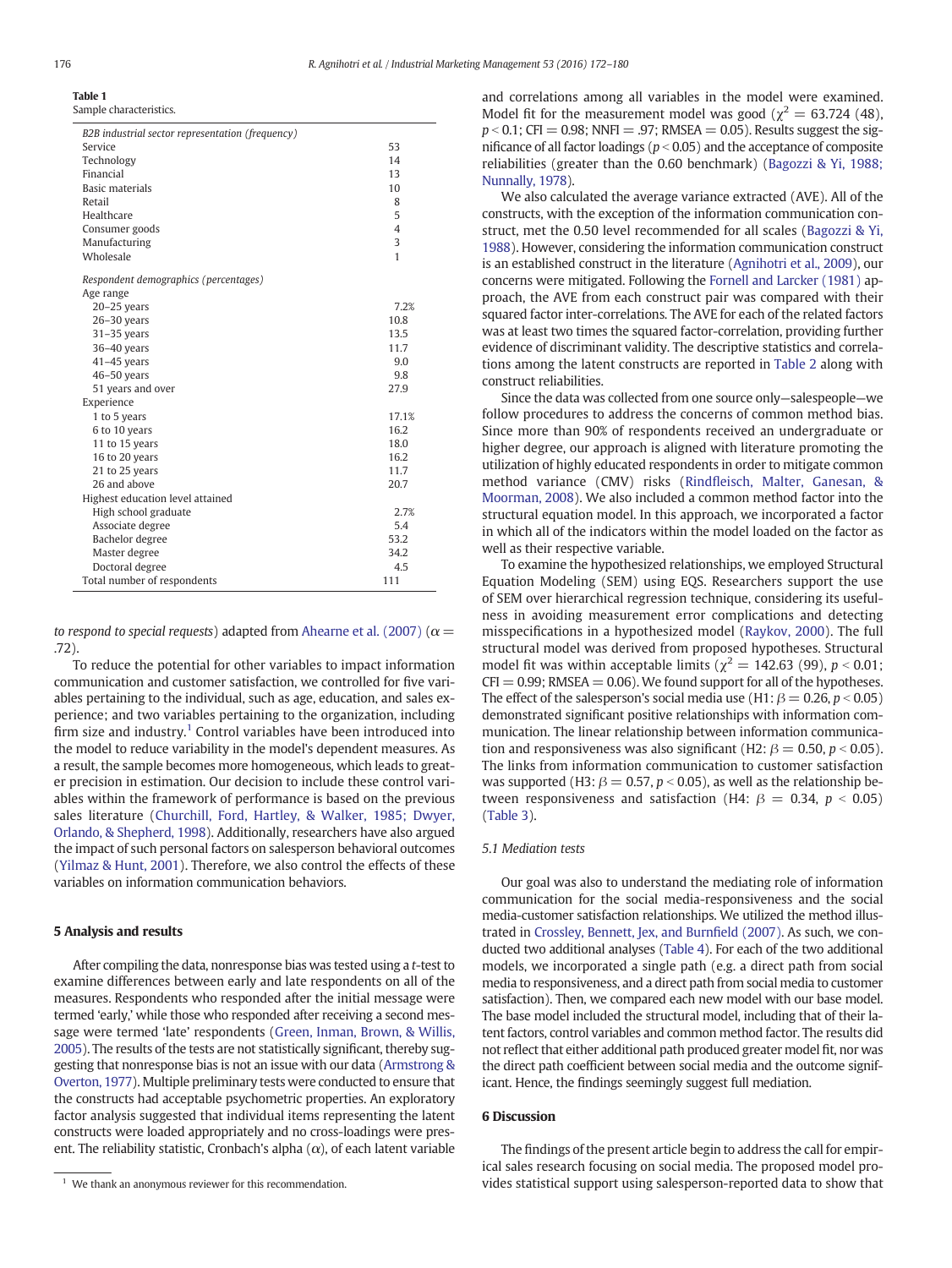<span id="page-5-0"></span>

| Table 2                                       |  |
|-----------------------------------------------|--|
| Descriptive statistics and intercorrelations. |  |

|                          | Mean | <b>SD</b> | Cronbach's alpha | Composite reliability | AVE  |                   |                   |                          |                          |
|--------------------------|------|-----------|------------------|-----------------------|------|-------------------|-------------------|--------------------------|--------------------------|
| . . Social media use     | 2.89 | 0.99      | 0.89             | 0.86                  | 0.67 | $\qquad \qquad -$ |                   |                          |                          |
| 2. Info. communication   | 4.29 | 0.54      | 0.65             | 0.71                  | 0.45 | .22               | $\qquad \qquad -$ |                          |                          |
| 3. Responsiveness        | 4.35 | 0.60      | 0.74             | 0.75                  | 0.50 | .12               | $.35***$          | $\overline{\phantom{0}}$ |                          |
| 4. Customer satisfaction | 4.48 | 0.51      | 0.85             | 0.86                  | 0.67 | .11               | $.54***$          | $51***$<br>، ب           | $\overline{\phantom{0}}$ |

Significant at the 0.05 level (2-tailed).

Significant at the 0.01 level (2-tailed).

the effects of social media use by salespeople influence customer satisfaction, to the extent that salespeople adequately communicate information that is important to the customer. Customers value this extra medium through which they can contact salespeople. The data also supports the positive relationship between responsiveness and customer satisfaction suggesting that customers appreciate timely responses from salespeople. In the remaining discussion, we will outline the theoretical as well as managerial implications of the findings. In doing so, we will further consider the practical role of salesperson social media use as a positive influencer in a B2B sales context.

#### 6.1 Theoretical implications

The current study makes a number of contributions to the industrial sales literature and offers theoretical implications. First, findings suggest that a salesperson's use of social media enhances the salesperson's overall information communication (i.e., new and useful information, objective comparisons, and information that is presented in a clear and concise manner). The value of information communication is important in explaining the significance of social media. Our research further validates that information communication serves as a critical salesperson behavior in business markets ([Reid, Pullins, & Plank, 2002](#page-8-0)) and reaffirms that it serves as a means to derive the investment made in social media. In sum, our research reflects the value of information communication for the successful utilization of social media.

In a related manner, the results demonstrate the fully mediating effect of information communication in the relationship between social media use and customer satisfaction. Thus, the mere use of social media does not alone ensure the salesperson a means of enhancing customer satisfaction. To attain the value of social media, it requires that the salesperson use social media to relay critical information and knowledge that is important to the customer. As such, our research responds

#### Table 3

Results of hypothesized model.

| to calls by researchers to empirically examine the use of social media |
|------------------------------------------------------------------------|
| within B2B contexts (Rapp, Beitelspacher, Grewal, & Hughes, 2013).     |

We also find that a salesperson's use of social media positively impacts information communication, which in turn encourages salesperson responsiveness. While conversations over social media may not replace in-person interactions, bringing social media into a buyerseller relationship does appear to be beneficial. Our findings cement recent theoretical assessments offered by researchers who argue that social media encourages awareness and conversation while indirectly adding a sense of immediacy to conversations and requests in a "pull" environment [\(Rodriguez et al., 2012\)](#page-8-0).

Finally, our research responds to calls regarding the need for empirical research to examine the role of social media within the industrial selling process. Most of the existing research in this domain has been conceptual in nature. For example, [Andzulis et al. \(2012\)](#page-7-0) offered the theoretical arguments in favor of social media's role in the sales process and urged fellow scholars to offer empirical evidences. Other conceptual frameworks relating salesperson social media use to value creation [\(Agnihotri et al., 2012](#page-7-0)) or qualitative work ([Marshall et al., 2012\)](#page-7-0) uncovering relevant themes related to social media technology and sales enhances our understanding of social media use but lack empirical support. Notably, just a handful of empirical pieces have found publication in this domain and thus, the current study offers critical implications by offering support, in part, to the theoretical propositions posited by the researchers.

# 6.2 Managerial implications

The majority of industrial buyers across the globe considers their sales contact as a business partner and anticipates quality advice about products or services from their sales representative ([Thomas,](#page-8-0) [Mitchell, & Del Rossa, 2007](#page-8-0)). Additionally, a sales contact is perceived as the second best information resource (Internet tops the chart) in

| Hypothesis                   | Independent variable                                    | Dependent variable        | Standardized coefficient | t-Value         | Finding                   |
|------------------------------|---------------------------------------------------------|---------------------------|--------------------------|-----------------|---------------------------|
| H1                           | Social media                                            | Information communication | 0.257                    | $2.538*$        | Supported                 |
| H <sub>2</sub>               | Information communication                               | Responsiveness            | 0.493                    | $3.610*$        | Supported                 |
| H <sub>3</sub>               | Information communication                               | Customer satisfaction     | 0.570                    | $5.008*$        | Supported                 |
| H <sub>4</sub>               | Responsiveness                                          | Customer satisfaction     | 0.343                    | $3.001*$        | Supported                 |
| Control variables            |                                                         |                           |                          |                 |                           |
|                              |                                                         | Customer satisfaction     |                          |                 | Information communication |
| Age                          |                                                         | $-.013(-.179)$            |                          | $-.130(-1.392)$ |                           |
| Education                    |                                                         | .081(1.092)               |                          | $-.214(-2.238)$ |                           |
| Experience                   |                                                         | .082(1.087)               |                          | .259(2.752)     |                           |
| Industry                     |                                                         | .007(.098)                |                          | $-.040(-.425)$  |                           |
| Firm Size                    |                                                         | $-.079(-1.086)$           |                          | $-.099(-1.058)$ |                           |
|                              | Standardized coefficients with t-values in parentheses  |                           |                          |                 |                           |
| Overall model fit statistics |                                                         |                           |                          |                 |                           |
| $\chi^2$                     |                                                         |                           |                          |                 | 143.634**                 |
| <b>NNFI</b>                  |                                                         |                           |                          |                 | 0.98                      |
| df                           |                                                         |                           |                          |                 | 99                        |
| <b>CFI</b>                   |                                                         |                           |                          |                 | 0.99                      |
| <b>RMSEA</b>                 |                                                         |                           |                          |                 | $.06$ $(.04, .08)$        |
|                              | Note: Level of significance: $n < .05$ : $** n < .01$ . |                           |                          |                 |                           |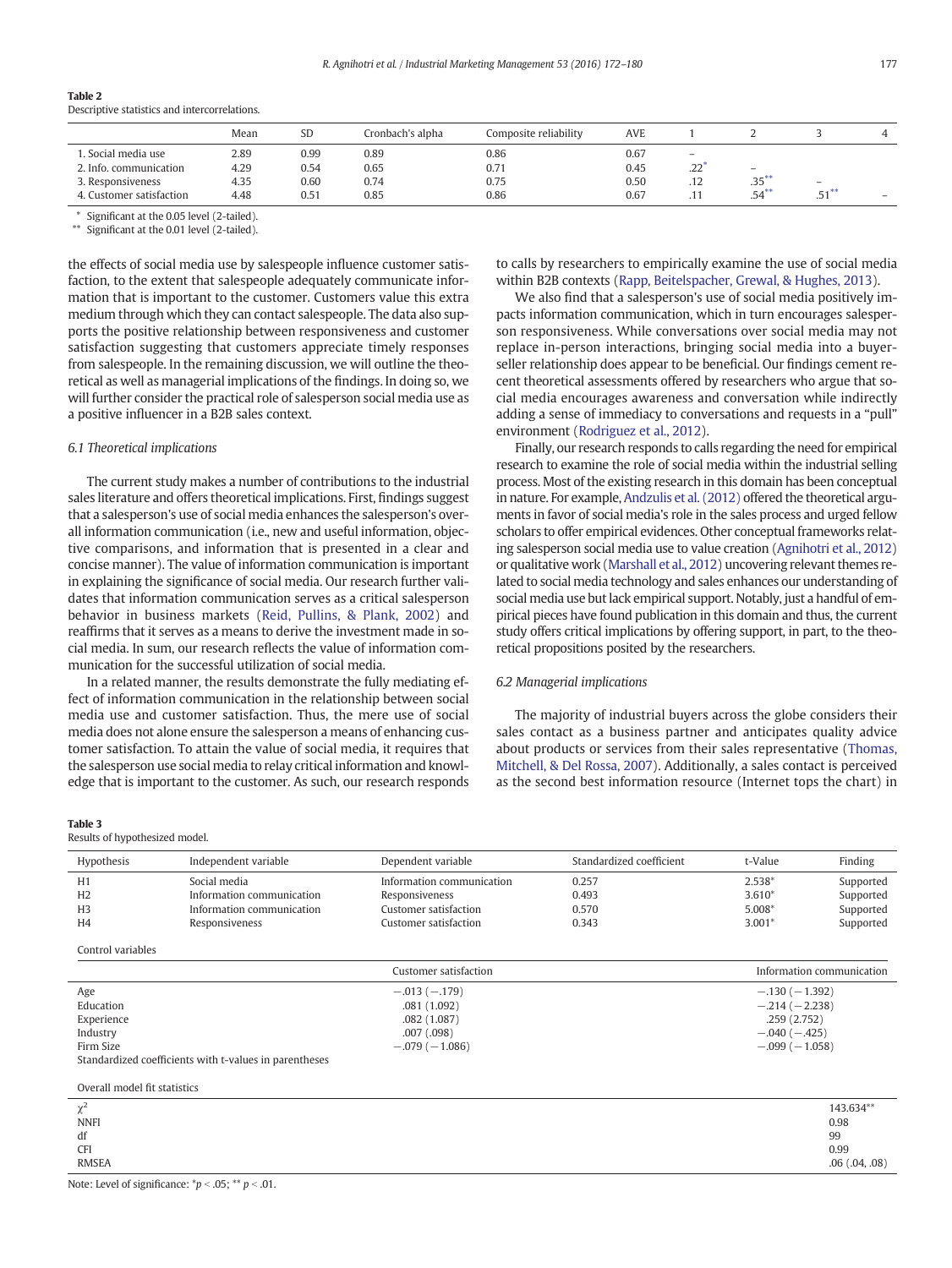# <span id="page-6-0"></span>Table 4

|  | Tests of additional models. |  |
|--|-----------------------------|--|
|--|-----------------------------|--|

| Model                                                                                                                                                                                       | $\gamma^2$     | df $\Delta \chi^2(df)$    |
|---------------------------------------------------------------------------------------------------------------------------------------------------------------------------------------------|----------------|---------------------------|
| Base model with common method factor<br>Base model $+$ social media $\rightarrow$ responsiveness<br>Base model + social media $\rightarrow$ customer satisfaction 141.677 98 1.957 (1) n.s. | $143.634$ 99 - | 142,663 98 .971 $(1)$ n.s |

the organizational decision making process, with a caveat that one third of industrial buyers report "lack of support" from their salespeople [\(Thomas et al., 2007](#page-8-0)). With such issues standing at large, the current research, offers some critical implications for sales managers.

Recent research (e.g., [Agnihotri et al., 2012\)](#page-7-0) provides practical advice that in order for a social media strategy to be successful, clear goals should be set to guide the processes of information sharing, gathering information about competitors, and monitoring performance. Given the findings of this study, it is apparent that this advice must be followed to maximize customer satisfaction through the use of social media. Management should define the goal information to be communicated through social media and expectations of how salespeople should interact across social media. From the beginning of social media planning, firms should also consider how they want their customers to interact with the sales force.

While, to the best of our knowledge, no academic research has yet established what an adequate timeframe for salesperson responses should be in the B2B context, a 2010 study by Right Now Technologies measured consumer's expectations for response timeliness in B2C social media communications. They found that, of the 58% of consumers who expect a company to respond to their post on a social networking site (specifically, Facebook or Twitter), 42% expect a response within one day; 39% expect a response within one week; 7% expect a response within 1 h; and 2% expect a response within 1 min.

The present article's findings that using social media can indirectly impact the responsiveness, and responsiveness is positively related to customer satisfaction, indicate that customers at the B2B level will feel similarly to those at the B2C level. Essentially salespeople need to be available, and available often, to their customers. But, since a salesperson's social media use is not directly influential on customer satisfaction, firms need to evaluate whether they want to expend the resources, committing their sales force's time and effort to use social media as part of their job and, if so, how much. The 2012 Social Media Marketing Industry Report found that "the majority of marketers (59%) are using social media for 6 h or more each week" [\(Stelzner, 2012, p. 5\)](#page-8-0).

As these new social media duties will take away from time spent on other work objectives, potential timeframes should be given to assist salespeople in delegating adequate time using social media. Similarly, guidelines should be provided regarding how information should be communicated. Within the firm, all employees should have a shared understanding of what information and types of interactions are appropriate for social media use—keeping in mind that content posted to social media is generally publicly available—and what information should be addressed through a different channel.

In order to assess the effectiveness of the sales force's social media use, as well as to not waste resources, firms need to develop a way to measure the outcomes of social media use so they can assure that their goals are being met and that the use of social media is advantageous. The findings of this article indicate that social media use will indirectly impact customer satisfaction, as the link will be mediated by information communication. Therefore, the firm must assess the cost of this increased satisfaction, since the benefit is derived from the salesperson's behaviors of information communication and responsiveness rather than directly from social media.

Essentially, managers must be sure to lay clear expectations for a social media presence. While we did not find that using social media directly increases a salesperson's customer satisfaction, it is possible that customers have some expectation for social media to be a utilized communication channel. This expectation may become even greater in the future, as young buyers and sellers age and carry with them an expectation for social media use. Further research is absolutely essential in this area, as this paper is the first to empirically suggest that the expectation for a firm's social presence in B2B relationships depends on the behavioral mechanisms employed by salespeople; in fact, it is possible that social media may not be very different from other methods of communication, and each may be only as influential as the behaviors of the salesperson using it.

### 6.3 Limitations and future research

While we feel comfortable that the findings reported here are valid, there are several limitations to our study that may affect reliability of the results. First, all measures were self-reported by the salesperson. While a dyadic sample would be preferable, sample accessibility was constrained to only sellers. Given the method of self-reported measures in this study, each salesperson evaluated his or her customers' satisfaction at an overall level, which we recognize is not the most ideal measure of customer satisfaction and we accept this as a limitation of this study. However, scholars argue that "in general contact employees are good sources of information on customer attitudes ([Bitner, Booms, & Mohr, 1994\)](#page-7-0) and a perceptual measure can be used when an accurate objective measure is not available [\(Dess & Robinson, 1984\)](#page-7-0)" ([Sleep, Bharadwaj,](#page-8-0) [& Lam, 2015, p. 15\)](#page-8-0). Also, the scale measuring responsiveness self-assessed how responsive the salespeople are to their customers in general—not with respect to only responses through social media.

The sample used in the current study is comprised of salespeople, operating within a B2B context and working for different companies. While this enhances the generalizability of our results, it does not inherently control for other factors, as different companies possess varied work cultures and control strategies. Future studies could incorporate salespeople employed within a single firm to control for such variables. Also, our results provide only a snapshot, due to the cross-sectional approach of data collection. Future studies may utilize a longitudinal approach in data collection to offer a better understanding of social media use and its impact.

This study lays groundwork for countless areas of additional research. This paper is the first empirical research to consider behaviors on the relationship between salesperson social media use and customer satisfaction. Building on this, a full framework should be established to further consider the roles of various salesperson behaviors when salesperson-customer shared technologies, such as social media, are used. An empirical study determining whether or not the mere use of social media directly makes a significant difference in various aspects of B2B buyer-seller relationships would be interesting.

Additionally, different amounts and uses of social media should be considered. Because not all customers will engage in social media (for example, in their 2012 article, Marshall et al. acknowledges that there is a generational gap where younger buyers and sellers are more accepting of virtual relationships), firms must be careful to use social media efficiently. Implementing social media use in a sales force must be addressed in an effective way to maximize the capabilities of social media without excluding customers who do not use social media from relevant information. Future studies could identify ways to maximize social media usage and assess which activities are best under which social medium. Moreover, it would be interesting to examine other benefits of social media use beyond salesperson-customer interaction such as networking, prospecting, and lead generation.

Another consideration of interest would be to investigate social media efficacy or similar variables. This may help to refine the relationship between salesperson social media use and the variables of responsiveness and information communication. Social media efficacy may help to improve the understanding of the influence of social media use on behaviors. In the same line of argument, future studies should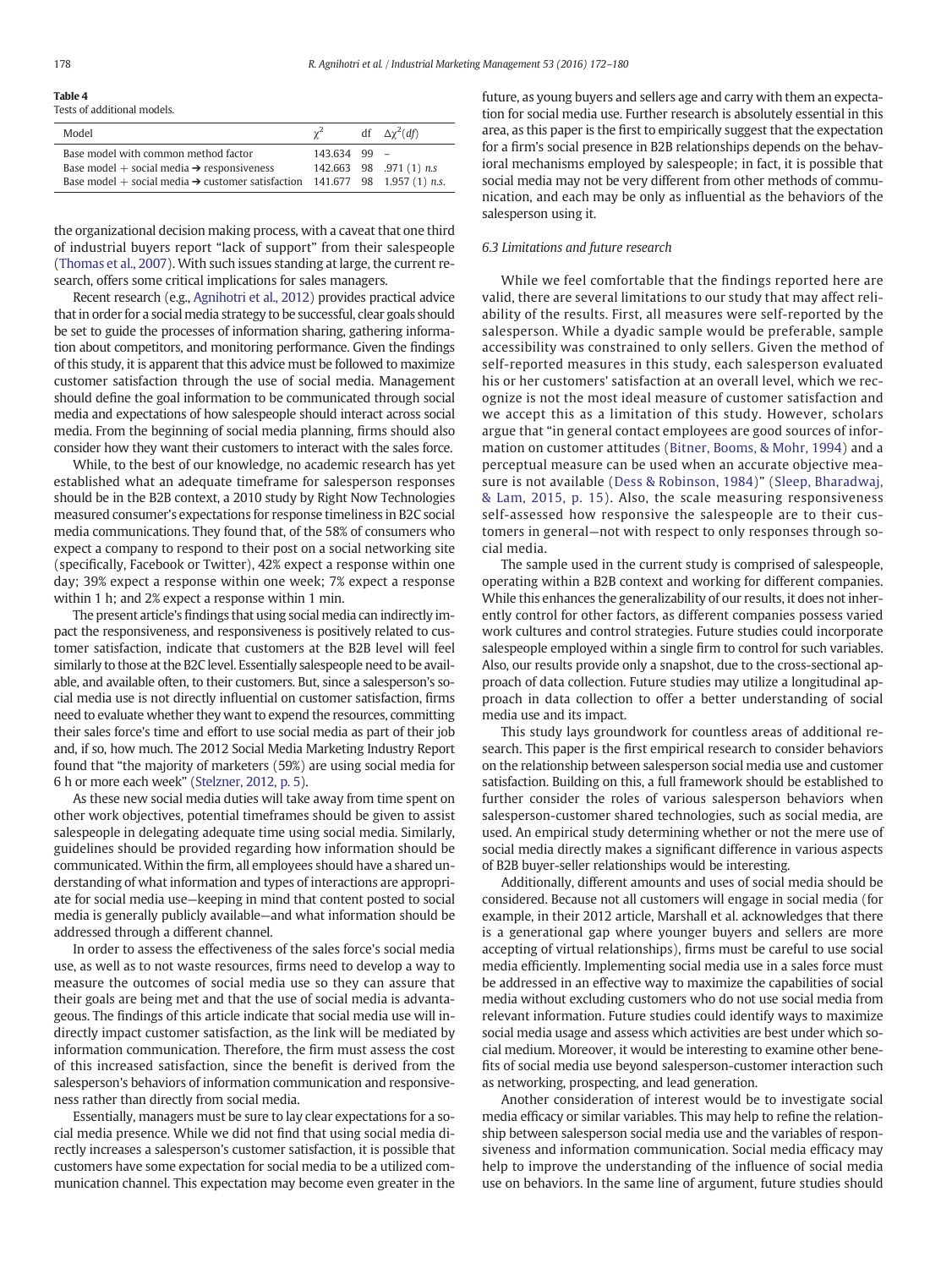<span id="page-7-0"></span>also explore the dark side of social media use. $<sup>2</sup>$  For example, the exces-</sup> sive number of requests that a salesperson can receive through social media can reduce her or his responsiveness, as he or she has to take care of too many questions. In addition, social media tools allow for new forms of interaction between a salesperson and customers, therefore, customers' comments that have to be addressed can further increase the burden for the salesperson. Future studies should develop models that address such consequences of social media use.

While possibly the most challenging suggestion, development of a quantitative model would be beneficial to empirically assess costs and benefits of all possible actions on multiple forms of social media. For example, the measure could assign a quantitative benefit value to leads gained through social networking, as well as the costs (e.g., financial, time, and opportunity) to attain such leads.We recognize that measures of this type are filled with uncertainty and difficult to create. However, if such a comprehensive model were created, it would provide management a way to monitor and evaluate each salesperson's use of social media, as well as a way for sales management to make betterinformed decisions about how the sales force could best use social media on the job.

The area of social media use in B2B buyer-seller relationships is still relatively new and, in academic literature, empirical research is extremely limited (if not non-existent). Given how frequent the mention of social media is in the popular press [\(Wirthman, 2013\)](#page-8-0), and the extent to which it is used in many people's daily lives, this paper's finding that social media use does significantly influence salesperson information sharing behaviors may further escalate such discussions in the sales industry. As it is evident that social media will not disappear anytime soon, researchers must carefully examine the role of social media and pinpoint its influence such that managers can make sound, knowledgeable decisions regarding the presence of social media within their firms.

#### Appendix A

| Constructs/items                                                                                                                                                                                                                                                                                       | Standardized<br>loading |
|--------------------------------------------------------------------------------------------------------------------------------------------------------------------------------------------------------------------------------------------------------------------------------------------------------|-------------------------|
| Information communication (Adapted from Ahearne et al., 1999)<br>• I frequently provide customers with new and useful information<br>. I always present information to the customer in a clear and<br>concise manner<br>• When selling to a customer, I make objective comparisons<br>between products | .82<br>.60<br>.42       |
| Customer satisfaction (Adapted from James et al., 1984)<br>. Overall, I feel that my customers are satisfied with my<br>performance<br>• My clients feel they have an extremely effective working<br>relationship with me<br>• Overall, my clients feel our relationship is productive                 | .80<br>.79<br>.85       |
| Responsiveness (Adapted from Ahearne et al., 2007)<br>• I am never too busy to respond to special requests<br>• I am always able to be reached if a customer needs something<br>important<br>• I always return calls promptly, if I was unavailable                                                    | .68<br>.76<br>.66       |
| Social media use (Adapted from Agnihotri et al., 2009)<br>• I am using social media to its fullest potential for supporting my<br>own work<br>• I am using all capabilities of social media in the best fashion to<br>help me on the job                                                               | .95<br>.92              |
| • My use of social media is pretty much integrated as part of my<br>normal work routine                                                                                                                                                                                                                | .69                     |

#### References

- Agnihotri, R., Kothandaraman, P., Kashyap, R., & Singh, R. (2012). [Bringing](http://refhub.elsevier.com/S0019-8501(15)00263-1/rf0005) "social" into [sales: the impact of salespeople's social media use on service behaviors and value cre](http://refhub.elsevier.com/S0019-8501(15)00263-1/rf0005)ation. [Journal of Personal Selling & Sales Management](http://refhub.elsevier.com/S0019-8501(15)00263-1/rf0005), 32(3), 333–348.
- Agnihotri, R., Rapp, A., & Trainor, K. (2009). [Understanding the role of information com](http://refhub.elsevier.com/S0019-8501(15)00263-1/rf0010)[munication in the buyer-seller exchange process: antecedents and outcomes.](http://refhub.elsevier.com/S0019-8501(15)00263-1/rf0010)<br>[Journal of Business & Industrial Marketing](http://refhub.elsevier.com/S0019-8501(15)00263-1/rf0010), 24(7), 474–486.
- Ahearne, M., Gruen, T. W., & Jarvis, C. B. (1999). [If looks could sell: moderation and medi](http://refhub.elsevier.com/S0019-8501(15)00263-1/rf0015)[ation of the attractiveness effect on salesperson performance.](http://refhub.elsevier.com/S0019-8501(15)00263-1/rf0015) International Journal of [Research in Marketing](http://refhub.elsevier.com/S0019-8501(15)00263-1/rf0015), 16(4), 269–284.
- Ahearne, M., Jelinek, R., & Jones, E. (2007). [Examining the effect of salesperson service be](http://refhub.elsevier.com/S0019-8501(15)00263-1/rf0020)havior in a competitive context. [Journal of the Academy of Marketing Science](http://refhub.elsevier.com/S0019-8501(15)00263-1/rf0020), 35(4), 603–[616.](http://refhub.elsevier.com/S0019-8501(15)00263-1/rf0020)
- Ahearne, M., Jelinek, R., & Rapp, A. (2005). [Moving beyond the direct effect of SFA adop](http://refhub.elsevier.com/S0019-8501(15)00263-1/rf0025)[tion on salesperson performance: training and support as key moderating factors.](http://refhub.elsevier.com/S0019-8501(15)00263-1/rf0025) [Industrial Marketing Management](http://refhub.elsevier.com/S0019-8501(15)00263-1/rf0025), 34(4), 379–388.
- Amyx, D., & Bhuian, S. (2009). [Salesperf: The salesperson service performance scale.](http://refhub.elsevier.com/S0019-8501(15)00263-1/rf0030) [Journal of Personal Selling & Sales Management](http://refhub.elsevier.com/S0019-8501(15)00263-1/rf0030), 29(4), 367-376.
- Anderson, R. E., & Dubinsky, A. J. (2004). [Personal selling: Achieving customer satisfaction](http://refhub.elsevier.com/S0019-8501(15)00263-1/rf0035) and loyalty. [Boston: Houghton Mif](http://refhub.elsevier.com/S0019-8501(15)00263-1/rf0035)flin.
- Andzulis, J. M., Panagopoulos, N. G., & Rapp, A. (2012). [A review of social media and im-](http://refhub.elsevier.com/S0019-8501(15)00263-1/rf0040)plications for the sales process. [Journal of Personal Selling & Sales Management](http://refhub.elsevier.com/S0019-8501(15)00263-1/rf0040), 32(3), 305–[316.](http://refhub.elsevier.com/S0019-8501(15)00263-1/rf0040)
- Armstrong, J. S., & Overton, T. S. (1977). [Estimating nonresponse bias in mail surveys.](http://refhub.elsevier.com/S0019-8501(15)00263-1/rf0045) [Journal of Marketing Research](http://refhub.elsevier.com/S0019-8501(15)00263-1/rf0045), 14(3), 396–402.
- Avlonitis, G., & Panagopoulos, N. G. (2010). [Selling and sales management: An introduc](http://refhub.elsevier.com/S0019-8501(15)00263-1/rf0050)[tion to the special section and recommendations on advancing the sales research](http://refhub.elsevier.com/S0019-8501(15)00263-1/rf0050) agenda. [Industrial Marketing Management](http://refhub.elsevier.com/S0019-8501(15)00263-1/rf0050), 39(7), 1045–1048.
- Bagozzi, R. P., & Yi, Y. (1988). [On the evaluation of structural equation models.](http://refhub.elsevier.com/S0019-8501(15)00263-1/rf0055) Journal of [the Academy of Marketing Science](http://refhub.elsevier.com/S0019-8501(15)00263-1/rf0055), 16(1), 74–94.
- Bitner, M. J., Booms, B. H., & Mohr, L. A. (1994). [Critical service encounters: The](http://refhub.elsevier.com/S0019-8501(15)00263-1/rf0060) [employee's viewpoint.](http://refhub.elsevier.com/S0019-8501(15)00263-1/rf0060) Journal of Marketing, 58, 95–106.
- Churchill, G. A., Jr., Ford, N. M., Hartley, S. W., & Walker, O. C., Jr. (1985). [The determinants of](http://refhub.elsevier.com/S0019-8501(15)00263-1/rf0065) [salesperson performance: A meta-analysis.](http://refhub.elsevier.com/S0019-8501(15)00263-1/rf0065) Journal of Marketing Research, 22, 103-118.
- Crosby, L. A., Evans, K. R., & Coles, D. (1990). [Relationship quality in services selling: An](http://refhub.elsevier.com/S0019-8501(15)00263-1/rf0070) interpersonal influence perspective. [Journal of Marketing](http://refhub.elsevier.com/S0019-8501(15)00263-1/rf0070), 54(3), 68–81.
- Crossley, C., Bennett, R. J., Jex, S. M., & Burnfield, J. L. (2007). [Development of a global mea](http://refhub.elsevier.com/S0019-8501(15)00263-1/rf0075)[sure of job embeddedness and integration into a traditional model of voluntary turn](http://refhub.elsevier.com/S0019-8501(15)00263-1/rf0075)over. [Journal of Applied Psychology](http://refhub.elsevier.com/S0019-8501(15)00263-1/rf0075), 92(4), 1031–1042.
- Dess, G. G., & Robinson, R. B. (1984). [Measuring organizational performance in the ab](http://refhub.elsevier.com/S0019-8501(15)00263-1/rf0080)[sence of objective measures: The case of the privately-held](http://refhub.elsevier.com/S0019-8501(15)00263-1/rf0080) firm and conglomerate business unit. [Strategic Management Journal](http://refhub.elsevier.com/S0019-8501(15)00263-1/rf0080), 5, 265–273.
- Dwyer, R. F., Schurr, P. H., & Oh, S. (1987). Developing buyer–[seller relationships.](http://refhub.elsevier.com/S0019-8501(15)00263-1/rf0085) Journal [of Marketing](http://refhub.elsevier.com/S0019-8501(15)00263-1/rf0085), 51(2), 11–27.
- Dwyer, S., Orlando, R., & Shepherd, C. D. (1998). [An exploratory study of gender and age](http://refhub.elsevier.com/S0019-8501(15)00263-1/rf0090) matching in the salesperson–[prospective customer dyad: Testing similarity-](http://refhub.elsevier.com/S0019-8501(15)00263-1/rf0090)performance predictions. [Journal of Personal Selling & Sales Management](http://refhub.elsevier.com/S0019-8501(15)00263-1/rf0090), 18(4), 55-69.

Eggart, A., & Ulaga, W. (2002). [Customer perceived value: A substitute for satisfaction in](http://refhub.elsevier.com/S0019-8501(15)00263-1/rf0095) business markets? [Journal of Business & Industrial Marketing](http://refhub.elsevier.com/S0019-8501(15)00263-1/rf0095), 17(2/3), 107-118.

- Fornell, C., & Larcker, D. F. (1981). [Structural equation models with unobservable variables](http://refhub.elsevier.com/S0019-8501(15)00263-1/rf0100) [and measurement error: Algebra and statistics.](http://refhub.elsevier.com/S0019-8501(15)00263-1/rf0100) Journal of Marketing Research, 18(3), 382–[388.](http://refhub.elsevier.com/S0019-8501(15)00263-1/rf0100)
- Green, K. W., Jr., Inman, A. R., Brown, G., & Willis, T. H. (2005). [Market orientation: relation to](http://refhub.elsevier.com/S0019-8501(15)00263-1/rf0105) structure and orientation. [Journal of Business & Industrial Marketing](http://refhub.elsevier.com/S0019-8501(15)00263-1/rf0105), 20(6), 276–284.
- Greenberg, P. (2010). [The impact of CRM 2.0 on customer insight.](http://refhub.elsevier.com/S0019-8501(15)00263-1/rf0110) Journal of Business and [Industrial Management](http://refhub.elsevier.com/S0019-8501(15)00263-1/rf0110), 25(6), 410–419.
- Grewal, D., & Sharma, A. (1991). [The effect of sales force behavior on customer satisfac-](http://refhub.elsevier.com/S0019-8501(15)00263-1/rf0115)tion: An integrative framework. [Journal of Personal Selling & Sales Management](http://refhub.elsevier.com/S0019-8501(15)00263-1/rf0115), 11[\(3\), 13](http://refhub.elsevier.com/S0019-8501(15)00263-1/rf0115)–23.
- Hibbert, S., Winklhofer, H., & Temerak, M. S. (2012). [Customers as resource integrators to](http://refhub.elsevier.com/S0019-8501(15)00263-1/rf0120)[ward a model of customer learning.](http://refhub.elsevier.com/S0019-8501(15)00263-1/rf0120) Journal of Service Research, 15(3), 247–261.
- Hunter, G. K., & Perreault, W. D., Jr. (2007). [Making sales technology effective.](http://refhub.elsevier.com/S0019-8501(15)00263-1/rf0125) Journal of [Marketing](http://refhub.elsevier.com/S0019-8501(15)00263-1/rf0125), 71(1), 16–34.
- James, L. R., Demaree, R. G., & Wolf, G. (1984). [Estimating within-group interrater reliabil](http://refhub.elsevier.com/S0019-8501(15)00263-1/rf0130)[ity with and without response bias.](http://refhub.elsevier.com/S0019-8501(15)00263-1/rf0130) Journal of Applied Psychology, 69(1), 85–98.
- Jones, E., Brown, S. P., Zoltners, A. A., & Weitz, B. A. (2005). [The changing environment of](http://refhub.elsevier.com/S0019-8501(15)00263-1/rf0135) selling and sales management. [Journal of Personal Selling & Sales Management](http://refhub.elsevier.com/S0019-8501(15)00263-1/rf0135), 25(2), 105–[111.](http://refhub.elsevier.com/S0019-8501(15)00263-1/rf0135)
- Marshall, G. W., Moncrief, W. C., Rudd, J. M., & Lee, N. (2012). [Revolution in sales: The im](http://refhub.elsevier.com/S0019-8501(15)00263-1/rf0140)[pact of social media and related technology on the selling environment.](http://refhub.elsevier.com/S0019-8501(15)00263-1/rf0140) Journal of [Personal Selling & Sales Management](http://refhub.elsevier.com/S0019-8501(15)00263-1/rf0140), 32(3), 349-363.
- Morgan, R. M., & Hunt, S. D. (1994). The commitment–[trust theory of relationship mar](http://refhub.elsevier.com/S0019-8501(15)00263-1/rf0145)keting. [Journal of Marketing](http://refhub.elsevier.com/S0019-8501(15)00263-1/rf0145), 58(3), 20–38.
- Naylor, G., & Frank, K. E. (2000). [The impact of retail sales force responsiveness on con](http://refhub.elsevier.com/S0019-8501(15)00263-1/rf0150)[sumers' perceptions of value.](http://refhub.elsevier.com/S0019-8501(15)00263-1/rf0150) Journal of Services Marketing, 14(4), 310–322.
- Nunnally, J. C. (1978). Psychometric theory. [New York: McGraw-Hill.](http://refhub.elsevier.com/S0019-8501(15)00263-1/rf0155) Palmatier, R. W., Dant, R. P., Grewal, D., & Evans, K. R. (2006). Factors infl[uencing the ef-](http://refhub.elsevier.com/S0019-8501(15)00263-1/rf0160)
- [fectiveness of relationship marketing: A meta-analysis.](http://refhub.elsevier.com/S0019-8501(15)00263-1/rf0160) Journal of Marketing, 70(4), 136–[153.](http://refhub.elsevier.com/S0019-8501(15)00263-1/rf0160)
- Prahalad, C. K., & Ramaswamy, V. (2004). [Co-creation experiences: The next practice in](http://refhub.elsevier.com/S0019-8501(15)00263-1/rf0165) value creation. [Journal of Interactive Marketing](http://refhub.elsevier.com/S0019-8501(15)00263-1/rf0165), 18(3), 5–14.
- Rapp, A., Agnihotri, R., & Forbes, L. (2008). [The sales force technology-performance chain:](http://refhub.elsevier.com/S0019-8501(15)00263-1/rf0170) The role of adaptive selling and effort. [Journal of Personal Selling & Sales Management](http://refhub.elsevier.com/S0019-8501(15)00263-1/rf0170), 28(4). 335-350.

 $2$  We thank an anonymous reviewer for this insight.